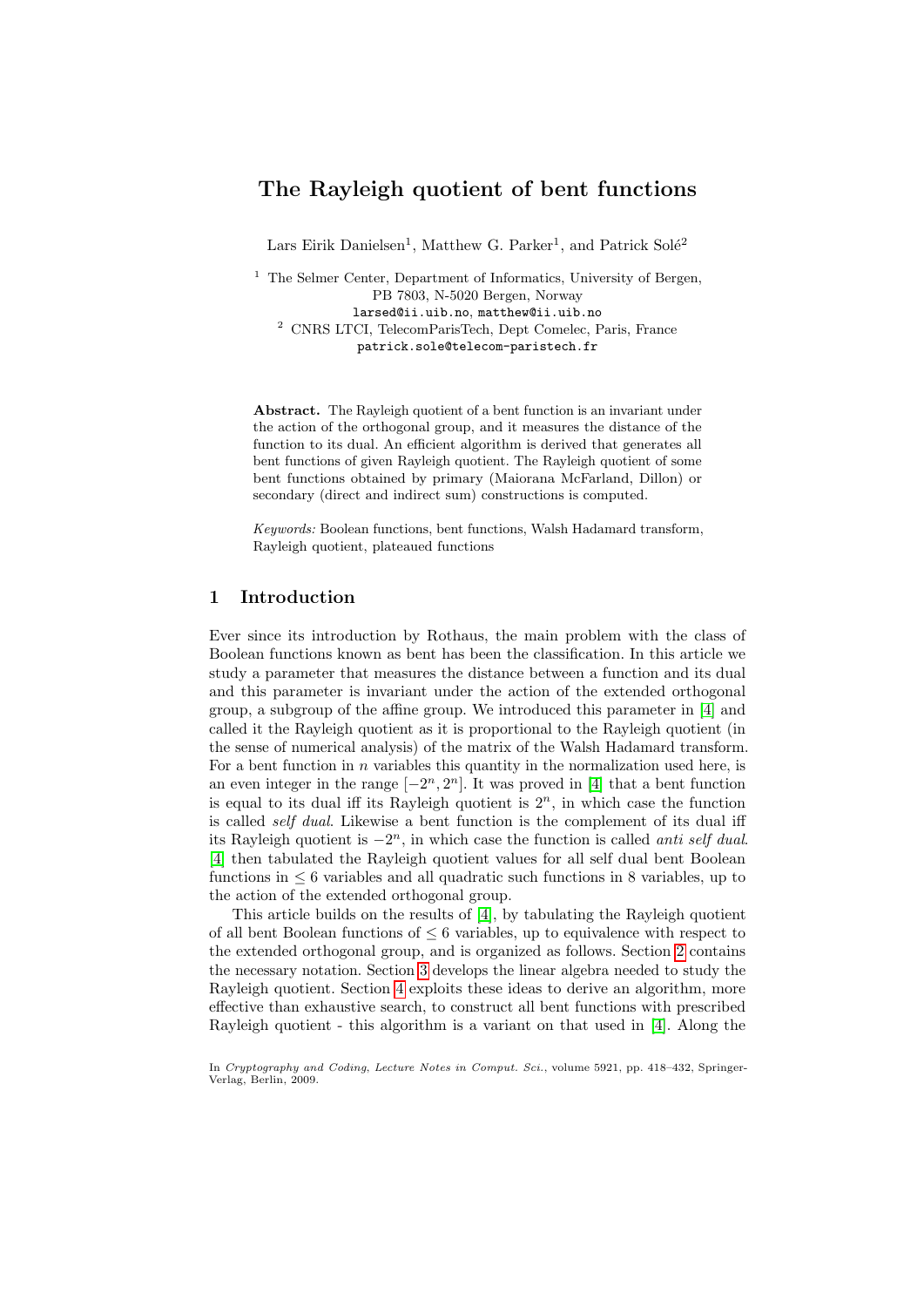way a connection with plateaued functions is pointed out. Section 5 presents computational results, tabulating the Rayleigh quotients of all bent functions up to 6 variables. Section 6 studies some properties and symmetries of the Rayleigh quotient. Section 7 gives evaluations of the Rayleigh quotient for some special constructions of bent functions: Maiorana McFarland and Dillon, as well as for secondary constructions like the direct and indirect sum.

<span id="page-1-0"></span>We are not aware of much work in the literature pertaining to the Rayleigh quotient. However, [6] has considered the respective algebraic degree of a Boolean function and its dual. Moreover, the decompositions of bent functions have been studied in [1], where a link is made between the Walsh Hadamard spectra of the restrictions of a function and the decompositions of its dual.

#### 2 Definitions and notation

A Boolean function f in n variables is any map from  $\mathbb{F}_2^n$  to  $\mathbb{F}_2$ . Its Walsh Hadamard *Transform* (WHT), namely  $\hat{F} \in \mathbb{R}^{2^n}$ , can be defined as

$$
\hat{F}(x) := \sum_{y \in \mathbb{F}_2^n} (-1)^{f(y) + x \cdot y},
$$

where  $x \cdot y$  denotes the dot product of x with y. The sign function of f is defined by  $F := (-1)^f$ . The Boolean function, f, is said to be *bent* iff  $|\hat{F}(x)| = 2^{n/2}$ ,  $\forall x$ , which is only possible if  $n$  is even. If  $f$  is bent then its *dual* with respect to the WHT,  $\tilde{f}$ , is also a bent Boolean function. Let  $\tilde{F}$  be the sign function of  $\tilde{f}$  for the case that f is bent. Then the duality of  $\tilde{f}$  to f is defined by

$$
\tilde{F}(x) := 2^{-n/2} \hat{F}(x) \iff (-1)^{\tilde{f}(x)} := 2^{-n/2} \sum_{y \in \mathbb{F}_2^n} (-1)^{f(y) + x \cdot y}, \quad f \text{ bent.}
$$

The matrix of the WHT is the Hadamard matrix  $H_n$  of Sylvester type, which we now define by tensor products. Let

$$
H:=\left(\begin{array}{cc} 1 & 1 \\ 1 & -1 \end{array}\right).
$$

Let  $H_n := H^{\otimes n}$  be the *n*-fold tensor product of H with itself. Thus  $H_n =$  $H_{n-1} \otimes \left( \begin{array}{c} 1 & 1 \\ 1 & -1 \end{array} \right) = \left( \begin{array}{c} H_{n-1} & H_{n-1} \\ H_{n-1} & -H_{n-1} \end{array} \right)$ , where  $H_1 = H$ . Let  $\mathcal{H}_n := 2^{-n/2} H_n$ , be its normalized version. Recall the Hadamard property

$$
H_n H_n^T = 2^n I_{2^n},
$$

where we denote by  $I_M$  the M by M identity matrix. View F as a vector  $F =$  $(F_{0...00}, F_{0...01}, \ldots, F_{1...11}) \in \mathbb{F}_2^n$ , whose elements,  $F_x$ , are ordered lexicographically in x. Let  $\hat{F}$  have a similar vector interpretation. Then we can express the WHT in matrix-vector form as

$$
\hat{F} = FH_n.
$$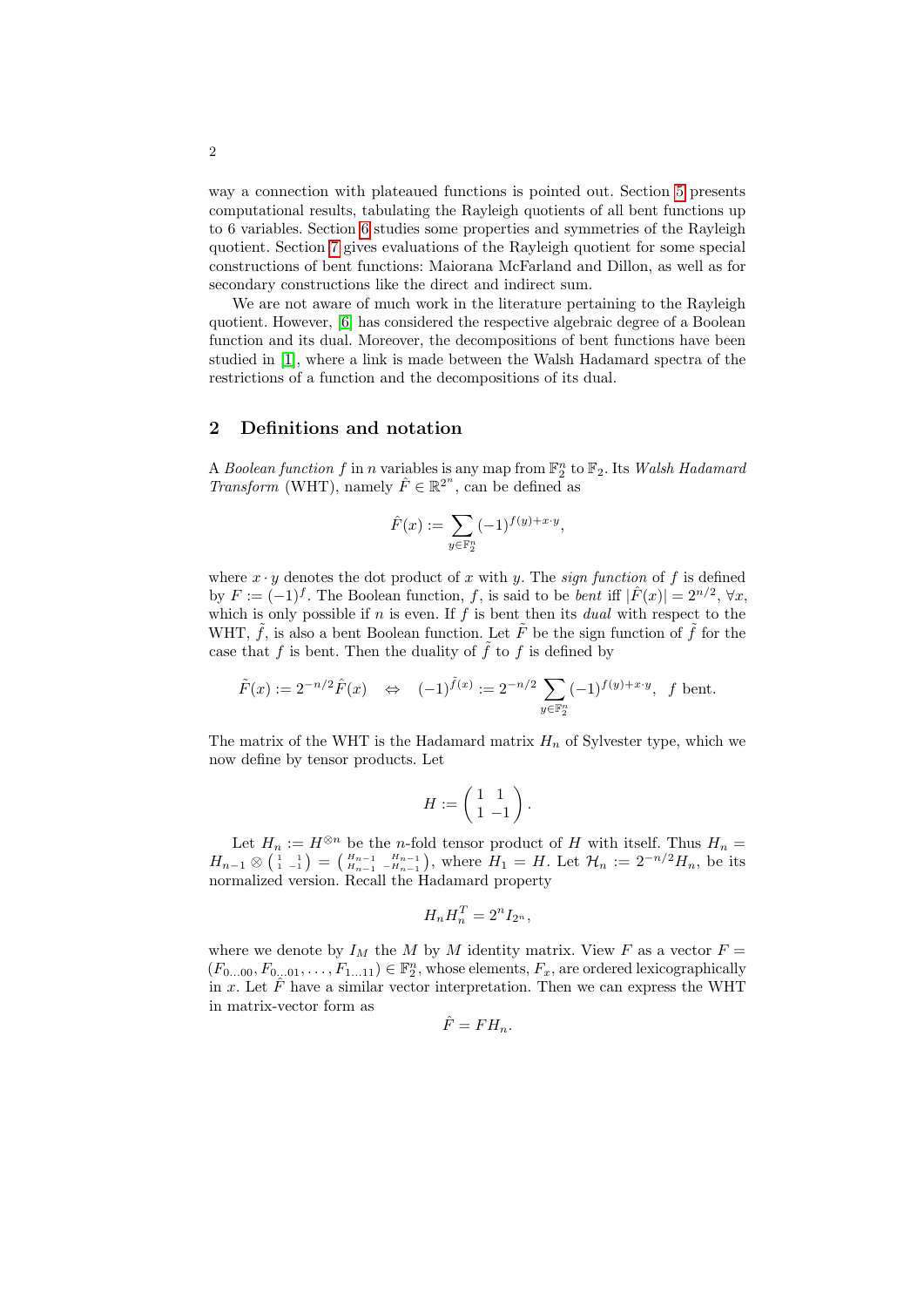For example, when  $n = 2$  and  $f(y_1, y_2) = y_1 y_2$ , we have  $F = (1, 1, 1, -1)$  and

$$
\hat{F} = FH_2 = \left( \begin{smallmatrix} 1 & 1 & 1 & -1 \end{smallmatrix} \right) \left( \begin{smallmatrix} 1 & 1 & 1 & 1 & 1 \\ 1 & -1 & 1 & -1 \\ 1 & 1 & -1 & -1 \\ 1 & -1 & -1 & 1 \end{smallmatrix} \right) = \left( \begin{smallmatrix} 2 & 2 & 2 & -2 \end{smallmatrix} \right).
$$

In this case  $|\hat{F}_x| = 2$ ,  $\forall x$ , so f is bent and its dual is  $\tilde{f}(x_1, x_2) = x_1 x_2$ , where  $\tilde{F} = (-1)^{\tilde{f}} = 2^{-1}\hat{F} = (1, 1, 1, -1).$ 

If f is not only bent but, furthermore,  $f = \tilde{f}$ , then f is self dual bent - such is the case for the example just given. This means that the sign function of  $f$  is an eigenvector of  $\mathcal{H}_n$  attached to the eigenvalue 1. Similarly, if  $f = \hat{f} + 1$  then f is anti self dual bent. For example,  $f(y_1, y_2) = y_1y_2 + y_1 + y_2$  is anti self dual bent. This means that its sign function is an eigenvector of  $\mathcal{H}_n$  attached to the eigenvalue  $-1$ . Define the Rayleigh quotient  $S_f$  of a Boolean function f in n variables by the character sum

$$
S_f := \sum_{x,y \in \mathbb{F}_2^n} (-1)^{f(x) + f(y) + x \cdot y} = \sum_{x \in \mathbb{F}_2^n} F(x) \hat{F}(x).
$$

Define the normalized Rayleigh quotient  $N_f$  of a bent Boolean function f in n variables by the character sum

$$
N_f := \sum_{x \in \mathbb{F}_2^n} (-1)^{f(x) + \tilde{f}(x)} = 2^{-n/2} S_f.
$$

<span id="page-2-0"></span>We see that  $N_f = 2^n$  if f is self dual bent and  $N_f = -2^n$  if f is anti self dual bent.

# 3 [L](#page-14-0)inear algebra

We now establish an orthogonal eigen-decomposition of the sign function of a Boolean function and use it to obtain expressions for the Rayleigh quotient of a bent Boolean function in terms of this eigen-decomposition. Recall the following elementary Lemma from [4].

**Lemma 1.** The spectrum of  $\mathcal{H}_n$  consists of the two eigenvalues  $\pm 1$ , each with multiplicity  $2^{n-1}$ . A basis of the eigenspace attached to the eigenvalues 1 (resp. -1) is formed from the rows of the  $2^{n-1} \times 2^n$  matrix  $(H_{n-1} + 2^{n/2} I_{2^{n-1}}, H_{n-1})$  (resp.  $(H_{n-1}-2^{n/2}I_{2^{n-1}},H_{n-1})$ . An orthogonal decomposition of  $\mathbb{R}^{2^n}$  in eigenspaces of  $H_n$  is n

$$
\mathbb{R}^{2^n} = Ker(H_n + 2^{n/2}I_{2^n}) \oplus Ker(H_n - 2^{n/2}I_{2^n}).
$$

Proof. The basis characterization follows because

$$
(H_{n-1} + 2^{n/2}I_{2^{n-1}}, H_{n-1})\mathcal{H}_n
$$
  
=  $(H_{n-1} + 2^{n/2}I_{2^{n-1}}, H_{n-1})2^{-n/2}(H_{n-1} \otimes H_1)$   
=  $2^{-n/2}(2H_{n-1} + 2^{n/2}I_{2^{n-1}}, 2^{n/2}I_{2^{n-1}})(H_{n-1} \otimes I_2)$   
=  $(2^{n/2}I_{2^{n-1}} + H_{n-1}, H_{n-1}).$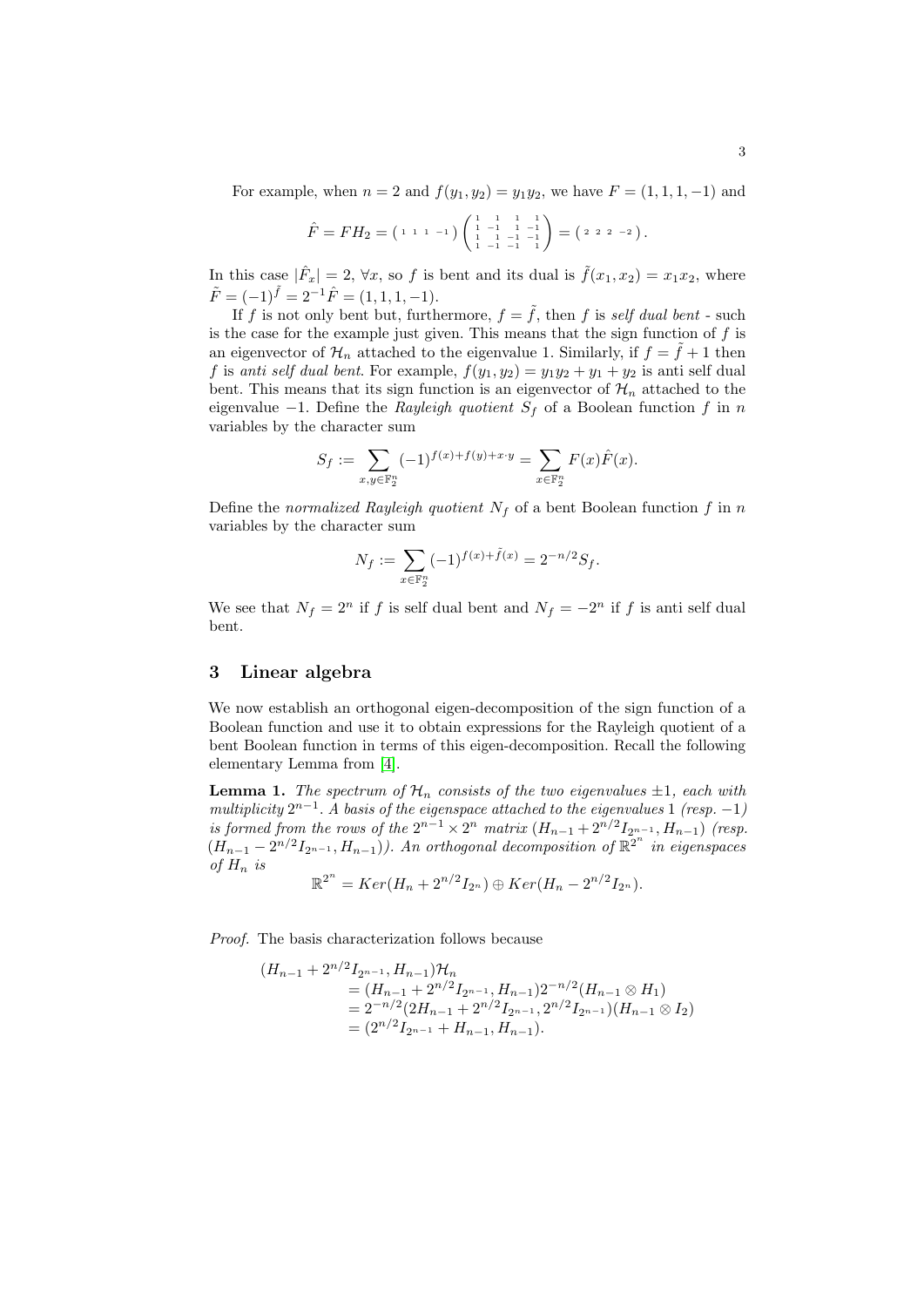Similar arguments show that

$$
(H_{n-1}-2^{n/2}I_{2^{n-1}},H_{n-1})\mathcal{H}_n=-(H_{n-1}+2^{n/2}I_{2^{n-1}},H_{n-1}).
$$

The kernel (i.e. nullspace) of  $H_n + 2^{n/2} I_{2^n}$  is the row space of a matrix, say  $M^+$ , such that  $(H_n + 2^{n/2}I_{2^n})M^+ = 0$ . From the above basis characterization we see that one choice is  $M^{+} = (H_{n-1} - 2^{n/2} I_{2^{n-1}}, H_{n-1})$ . Similarly,  $Ker(H_n 2^{n/2}I_{2^n}$ ) is the row space of  $M^- = (H_{n-1} + 2^{n/2}I_{2^{n-1}}, H_{n-1})$ . The orthogonal  $\alpha$  decomposition of  $\mathbb{R}^{2^n}$  follows because the two kernels are orthogonal, i.e. because  $M^+M^{-T} = 0.$ 

By Lemma 1, the orthogonal decomposition in eigenspaces of  $H_n$  yields the following decomposition for the sign function  $F$  of a Boolean function,  $F = F^+ + F^-$ , with  $F^{\pm} \in Ker(H_n \pm 2^{n/2} I_{2^n})$ , and  $\langle F, F \rangle = \langle F^+, F^+ \rangle + \langle F^-, F^- \rangle$ , where  $\langle A, B \rangle$  is the inner product of real vectors A and B. By observing that  $\hat{F} = 2^{n/2} (F^+ - F^-)$ , and that  $S_f = \langle F, \hat{F} \rangle$ , we obtain

$$
N_f = \langle F^+, F^+ \rangle - \langle F^-, F^- \rangle,
$$

and by the triangle inequality,  $|N_f| \leq 2^n$ , with equality if and only if  $F = F^+$  or  $F = F^-$ . If f is bent then the sign function,  $\tilde{F}$ , of its dual exists, and

$$
\tilde{F} = F^+ - F^-.
$$

Thus  $F \pm \tilde{F} = 2F^{\pm}$  has entries in  $\{0, \pm 2\}$ , so both  $F^+$  and  $F^-$  have entries in  ${0,\pm 1}$ . Denote by  $S_+$  (resp.  $S_-$ ) the set of  $x \in \mathbb{F}_2^n$  such that  $F_x^+ = 0$  (resp.  $F_x^- = 0$ ). Because  $F = F^+ + F^-$  has entries in  $\{\pm 1\}$ , it follows that the sets  $S_+$  and  $S_-$  partition  $\mathbb{F}_2^n$ . Conversely, given a pair of eigenvectors of  $\mathcal{H}_n$ ,  $F^+$  and  $F^-$ , with entries in  $\{0, \pm 1\}$ , and with corresponding sets  $S_+$  and  $S_-$ , such that  $S_+ \cup S_- = \mathbb{F}_2^n$ , then the sum of  $F^+$  and  $F^-$  is the sign function of a bent function. In summary

**Proposition 1.** Let  $F$  be the sign function of a bent Boolean function of  $n$ variables. Then there exist two vectors  $F^+$  and  $F^-$ , and two subsets,  $S_+$  and  $S_-$ , with the following properties.

1.  $F = F^+ + F^-$ 2.  $F^+$  and  $F^-$  have entries in  $\{0, \pm 1\}$ . 3. the sets  $S_+$  and  $S_-$  partition  $\mathbb{F}_2^n$ . 4.  $F_x^{\pm} = 0$  iff  $x \in S_{\pm}$ .

<span id="page-3-0"></span>Conversely, given eigenvectors,  $F^{\pm}$ , of  $\mathcal{H}_n$ , and sets  $S_{\pm}$  with the last three properties, the sum  $F^+ + F^-$  is the sign function of a bent function with normalized Rayleigh quotient

$$
N_f = |S_-| - |S_+| = 2^n - 2|S_+| = 2|S_-| - 2^n.
$$

Moreover,  $|S_+| = d_H(f, \tilde{f})$ , where  $d_H(f, \tilde{f})$  denotes the Hamming distance.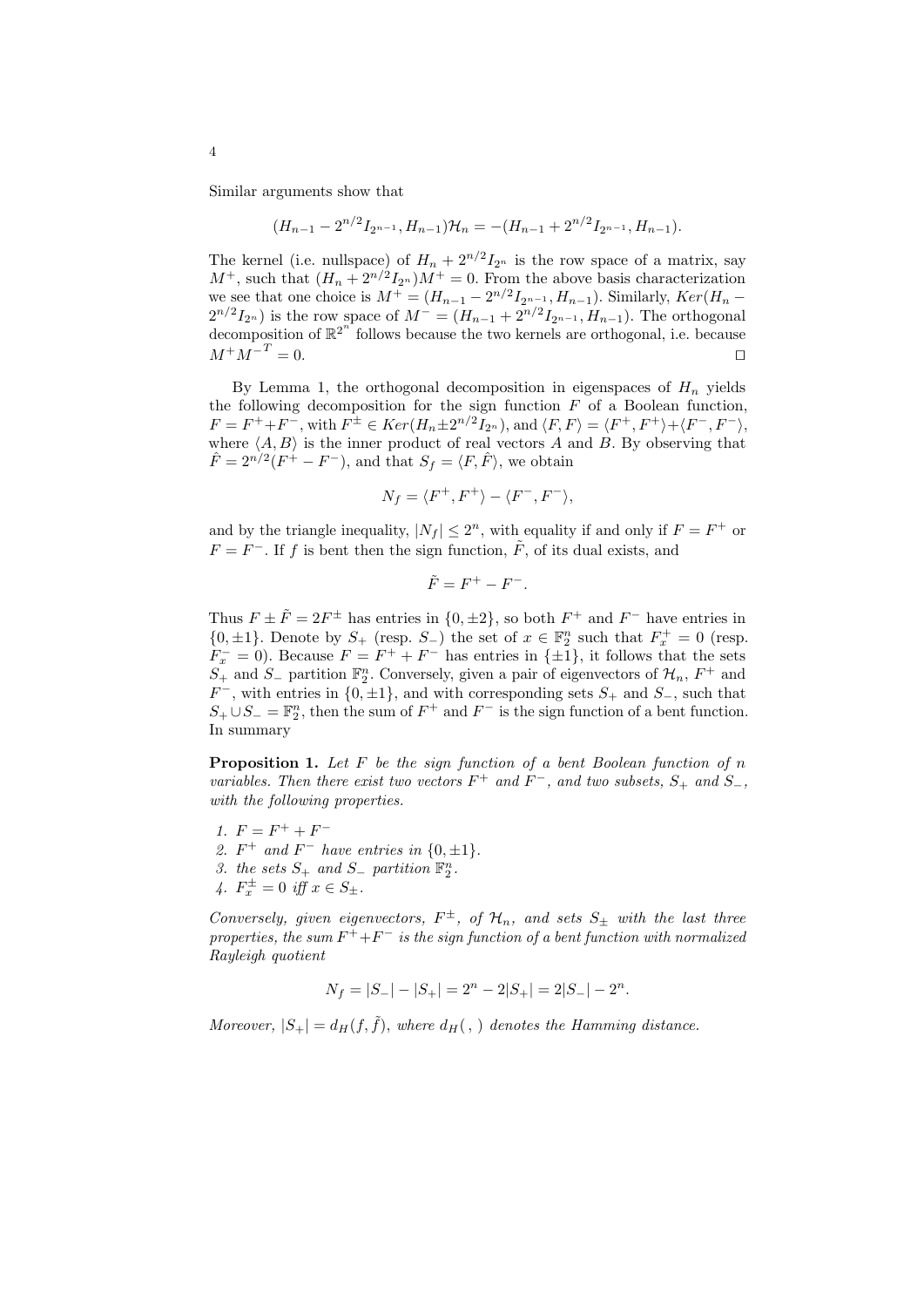<span id="page-4-0"></span>Example: Let  $n = 4$  and  $f = x_1x_3 + x_2x_3 + x_2x_4 + x_2$ . Then  $F = (1, 1, 1, 1, -1,$ 1, 1, -1, 1, 1, -1, -1, -1, 1, -1, 1). As f is a bent function it has a dual. By computation, ˜f = x1x<sup>3</sup> + x1x<sup>4</sup> + x2x<sup>4</sup> + x<sup>4</sup> and F˜ = (1, −1, 1, −1, 1, 1, 1, 1, 1, 1, -1, -1, -1, -1, -1, 1). It follows that  $F^+ = (F + \tilde{F})/2 = (1, 0, 1, 0, 0, 1, 1, 1)$ 0, 1, 1, -1, -1, 0, 0, -1, 1), giving  $S_+ = \{0010, 0011, 1000, 1011, 1100, 1110\}.$ Therefore the normalized Rayleigh quotient of f is  $N_f = 2^n - 2|S_+| = 4$ .

# 4 Search algorithm

We now describe an algorithm where we construct all bent Boolean functions,  $F$ , of *n* variables, given a specified zero set,  $S_+$ , for  $F^+$ , where  $F = F^+ + F^-$ . For an arbitrary *n*-variable function,  $A(x_1, x_2, \ldots, x_n)$ , with domain  $\mathbb{F}_2^n$ , let  $A_{|x_1=0}$ (resp.  $A_{x_1=1}$ ) be the restrictions of A to  $x_1=0$  and  $x_1=1$  respectively, such that  $A(x) = (A_{|x_1=0}, A_{|x_1=1}).$ 

Let  $F^+ := (Y, Z)$ , where  $Y, Z \in \mathbb{R}^{2^{n-1}}$ , such that  $Y := F^+_{|_{x_1=0}}$ , and  $Z := F^+_{|_{x_1=1}}$ , i.e.  $F^+$  is the concatenation of Y with Z. Let  $S_+ \subset \mathbb{F}_2^n$  similarly be decomposed into  $S^Y_+$  and  $S^Z_+$ , where

<span id="page-4-1"></span>
$$
S_+^Y:=\{s_{|_{x_1=0}}\quad|\quad s\in S_+\}\subset \mathbb{F}_2^{n-1},\quad \ S_+^Z:=\{s_{|_{x_1=1}}\ \mid\ s\in S_+\}\subset \mathbb{F}_2^{n-1}.
$$

We want to construct an  $F^+$  with zero set  $S_+$ .

**Theorem 1.** Let Z have entries in  $\{0, \pm 1\}$ , with  $Z_x = 0$  iff  $x \in S^Z_+$ . Define  $Y := Z + \frac{2H_{n-1}}{2^{n/2}}Z$ . If Y has entr[ies](#page-3-0) in  $\{0, \pm 1\}$ , with  $Y_x = 0$  iff  $x \in S_+^Y$ , then the vector  $F^+ = (Y, Z)$  is in the eigenspace of  $\mathcal{H}_n$  attached to 1 with zero set  $S_+$ .

*Proof.* By Lemma 1, for eigenspace 1, we consider an X such that  $F^+ = X(H_{n-1} +$  $2^{n/2}I_{2^{n-1}}, H_{n-1}) = (Y, Z)$ , from which it follows that  $Y = Z + \frac{2H_{n-1}}{2^{n/2}}Z$ . Moreover, we require that Y and Z both have, by Proposition 1, entries in  $\{0, \pm 1\}$ . For each arbitrary choice of Z with entries in  $\{0, \pm 1\}$ , we can then check whether Y has entries in  $\{0, \pm 1\}$ .

A similar result holds for  $F^-$ , for  $F^- := (Y, Z), Y := F^-_{|_{x_1=0}}$  and  $Z := F^-_{|_{x_1=1}}$ . The proof is analogous and is omitted.

**Theorem 2.** Let Z have entries in  $\{0, \pm 1\}$ , with  $Z_x = 0$  iff  $x \in S^Z$ . Define  $Y := Z - \frac{2H_{n-1}}{2^{n/2}}Z$ . If Y has entries in  $\{0, \pm 1\}$ , with  $Y_x = 0$  iff  $x \in S_+^Y$ , then the vector  $F^- = (Y, Z)$  is in the eigenspace of  $\mathcal{H}_n$  attached to -1 with zero set  $S_-$ .

Based on Proposition 1 and the above two theorems we give an algorithm to generate all bent functions with given zero set  $S_+$ , and therefore, from Proposition 1, with fixed Rayleigh quotient  $2^{n} - 2|S_+|$ .

Algorithm  $BWS(n, S_+)$ 

1. Pick Z with entries in  $\{0, \pm 1\}$ , and  $Z_x = 0$  iff  $x \in S^Z_+$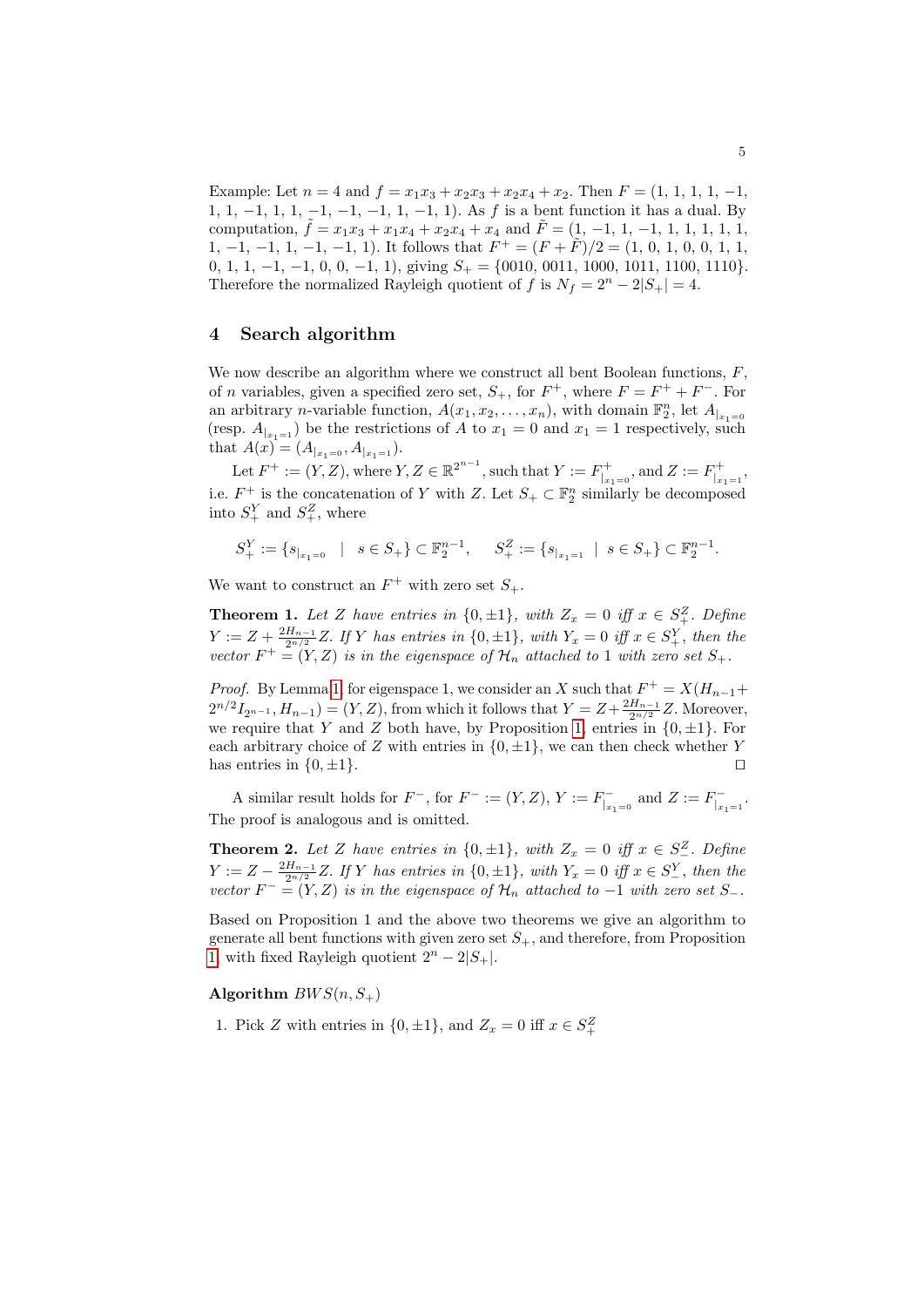- 2. Compute all candidate Y as  $Y := Z + \frac{2H_{n-1}}{2^{n/2}}Z$ .
- 3. If Y has entries in  $\{0, \pm 1\}$  and  $Y_x = 0$  iff  $x \in S^Y_+$  let  $F^+ := (Y, Z)$ , else go to next Z.
- 4. Pick Z with entries in  $\{0, \pm 1\}$ , and  $Z_x = 0$  iff  $x \notin S^Z_+$
- 5. Compute all candidate Y as  $Y := Z \frac{2H_{n-1}}{2^{n/2}}Z$ .
- 6. If Y has entries in  $\{0, \pm 1\}$  and  $Y_x = 0$  iff  $x \notin S^Y_+$  let  $F^- := (Y, Z)$ , else go to next Z.
- 7. Output  $F = F^+ + F^-$  for all  $F^+$  found in step 3 and all  $F^-$  found in step 6.

It should be noted that, compared to brute force exhaustive search of complexity  $2^{2^n}$  this algorithm is of complexity  $2^R$  with  $R \leq 2^{n-1}$ , depending on the size of S.

We point out a connection with *plateaued functions*. Recall that, according to [9], a Boolean function f in n variables is plateaued of order r if the entries of its WHT,  $\hat{F}$ , have modulus either zero or  $2^{n-r/2}$ , where r is even and can range from 0 to *n*. If  $r = n$  then f is bent.

**Theorem 3.** Keep the notation of Proposition 1. Write  $F^+ = (Y^+, Z^+)$  and  $F^- = (Y^-, Z^-)$ . If  $Y^+$  and  $Z^+$  (resp.  $Y^-$  and  $Z^-$  ) have the same supports, that is

$$
\{x \mid Y_x^{\pm} = 0\} = \{x \mid Z_x^{\pm} = 0\},\
$$

then both  $Z^+ + Z^-$  and  $Z^+ - Z^-$  (resp.  $Y^+ + Y^-$  and  $Y^+ - Y^-$  )are sign functions of plateaued functions of order  $n-2$  in  $n-1$  variables.

<span id="page-5-1"></span><span id="page-5-0"></span>*Proof.* By Proposition 1 both  $Z^+ \pm Z^-$  and  $Y^+ \pm Y^-$  have entries in  $\{\pm 1\}$  and are thus legitimate sign functions of Boolean functions in  $n - 1$  variables. By hypothesis,  $\frac{Y^+ - Z^+}{2}$  $\frac{-Z^+}{2}$  and  $\frac{Z^--Y^-}{2}$  $\frac{-Y}{2}$  have entries in  $\{0, \pm 1\}$ . By Proposition 1 their sum and difference still have entries in  $\{0, \pm 1\}$ . Like in Theorem 1 and 2 we have

$$
H_{n-1}Z^{+} = 2^{n/2}(\frac{Y^{+} - Z^{+}}{2})
$$
\n(1)

and, symmetricall[y,](#page-14-1)

$$
H_{n-1}Z^{-} = 2^{n/2} \left(\frac{Z^{-} - Y^{-}}{2}\right)
$$
 (2)

The result follows now by adding and subtracting equations 1 and 2.  $\Box$ 

Note that this result is different fro[m t](#page-14-0)he construction of bent functions from complementary plateaued functions in [8].

#### 5 Numerical results

In previous work, we have classified self dual bent functions [4]. We here extend this result by calculating the Rayleigh quotient of all bent functions of up to six variables. Tables 1 and 2 list the number of bent functions, where no symmetries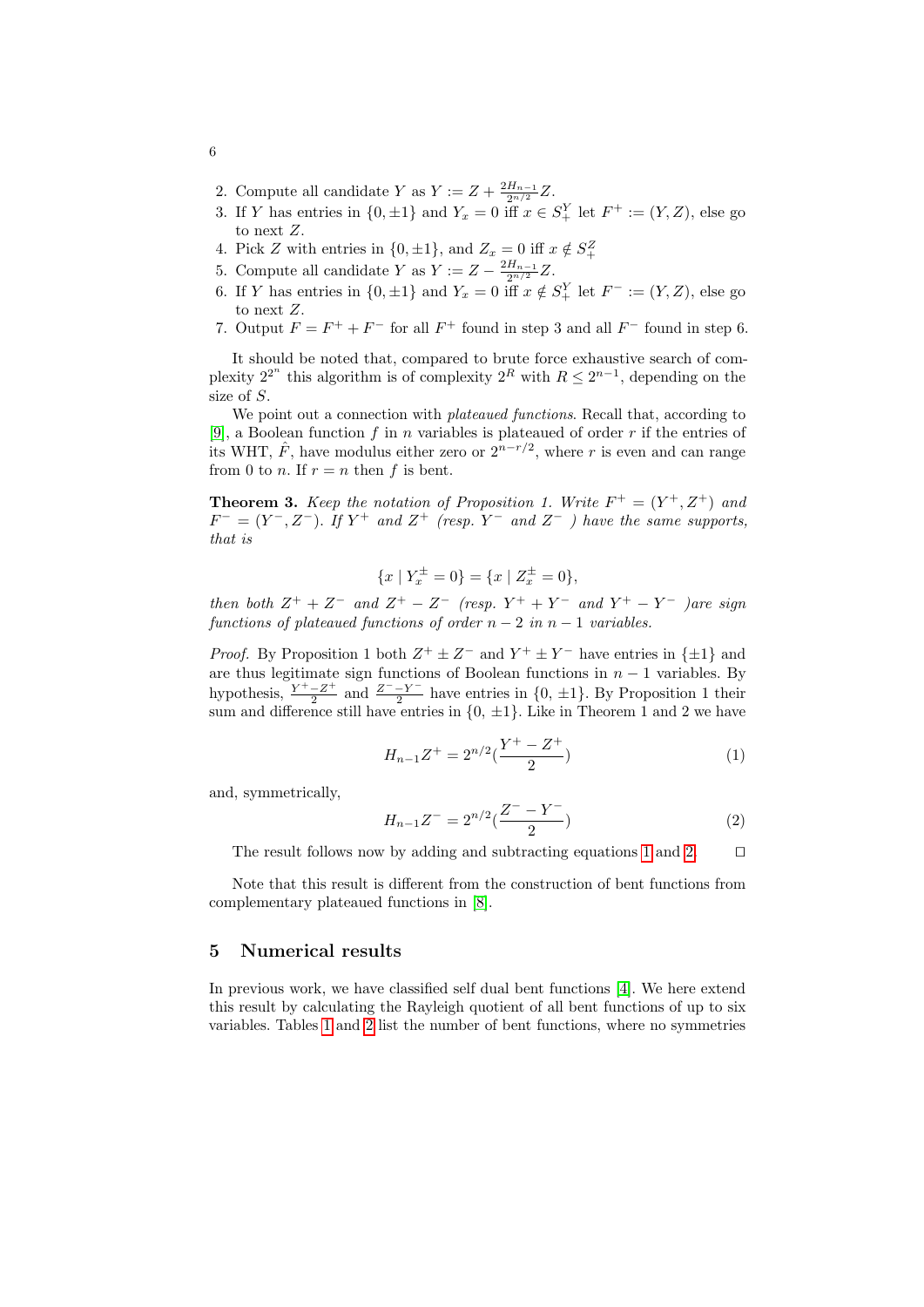are taken into account, of four and six variables with normalized Rayleigh quotient  $N_f$ . Table 3 gives the Rayleigh quotients of all quadratic bent functions of six variables. It follows from Theorem 5 that there will always be the same number of functions with  $N_f = -x$  as there are functions with  $N_f = x$ , so these functions are counted together. (For instance, there are 20 bent functions of four variables with  $N_f = 16$ , and 20 such functions with  $N_f = -16$ .)

Table 1: Number of Bent Functions of Four Variables with given Rayleigh Quotient

| Functions |
|-----------|
| 40        |
| 192       |
| 384       |
| 280       |
| 896       |
|           |

Table 2: Number of Bent Functions of Six Variables with given Rayleigh Quotient

| $+64$<br>85,792<br>$+48$<br>814,080<br>$+40$<br>5,225,472<br>10,813,440<br>$+36$<br>$+32$<br>33,686,400<br>$\!\!\!\!\!0.931,520$<br>$+28$<br>$+24$<br>159,169,536<br>327,155,712<br>$+20$<br>$+16$<br>548,066,304<br>$+12$<br>865,075,200<br>$+8$<br>1,194,362,880<br>1,434,058,752<br>$+4$<br>784,985,440<br>$\mathbf{0}$<br>Total<br>5,425,430,528 | $N_{\it f}$ | Functions |
|------------------------------------------------------------------------------------------------------------------------------------------------------------------------------------------------------------------------------------------------------------------------------------------------------------------------------------------------------|-------------|-----------|
|                                                                                                                                                                                                                                                                                                                                                      |             |           |
|                                                                                                                                                                                                                                                                                                                                                      |             |           |
|                                                                                                                                                                                                                                                                                                                                                      |             |           |
|                                                                                                                                                                                                                                                                                                                                                      |             |           |
|                                                                                                                                                                                                                                                                                                                                                      |             |           |
|                                                                                                                                                                                                                                                                                                                                                      |             |           |
|                                                                                                                                                                                                                                                                                                                                                      |             |           |
|                                                                                                                                                                                                                                                                                                                                                      |             |           |
|                                                                                                                                                                                                                                                                                                                                                      |             |           |
|                                                                                                                                                                                                                                                                                                                                                      |             |           |
|                                                                                                                                                                                                                                                                                                                                                      |             |           |
|                                                                                                                                                                                                                                                                                                                                                      |             |           |
|                                                                                                                                                                                                                                                                                                                                                      |             |           |
|                                                                                                                                                                                                                                                                                                                                                      |             |           |

According to Prop. 3,  $|N_f| \leq 60$  for a bent function of six variables that is neither self dual nor anti self dual. We observe [tha](#page-10-0)t no function meeting this bound with equality exists. Up to equivalence, where we consider the functions  $f$ and g to be in the same equivalence class if  $g(x) = f(Lx + d) + d \cdot x + c$ , where  $LL^T = I, d \in \mathbb{Z}_2^n$ , wt(d) even, and  $c \in \mathbb{Z}_2$ , there are seven bent functions of six variables with  $N_f = 48$ . Representatives from each equivalence class are listed below. The functions with  $N_f = -48$  can be obtained from Theorem 5 (For a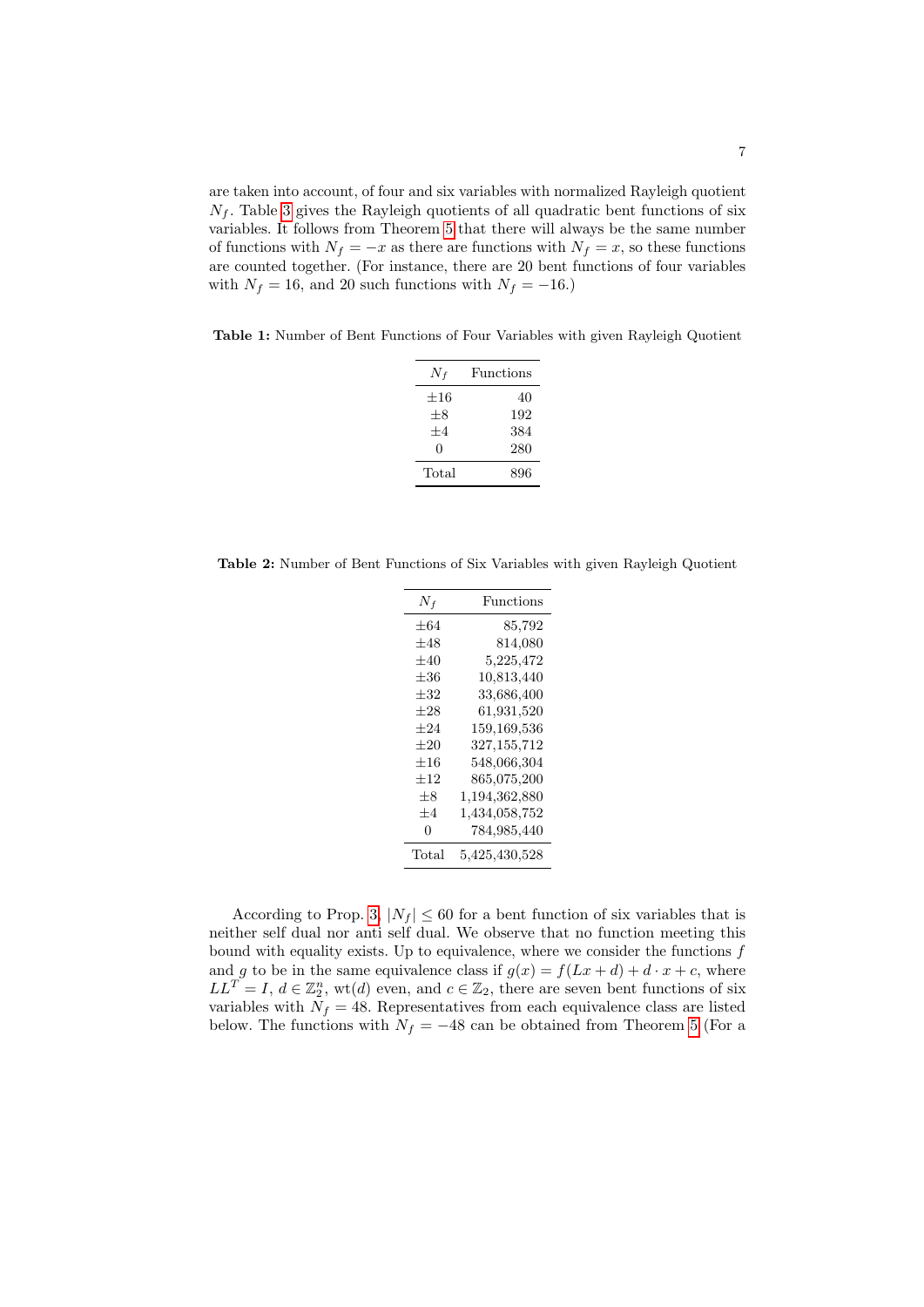| $N_f$    | <b>Functions</b> |
|----------|------------------|
| $+64$    | 1504             |
| $+32$    | 44,160           |
| $\pm 16$ | 503,808          |
| $+8$     | 737,280          |
| 0        | 490,912          |
| Total    | 1,777,664        |

Table 3: Number of Quadratic Bent Functions of Six Variables with given Rayleigh Quotient

classification of the bent functions of six variables with  $|N_f| = 64$ , we refer to previous work [4].)

- 1.  $x_1x_2x_6 + x_1x_3x_6 + x_1x_4x_5 + x_1x_3x_5 + x_2x_4x_6 + x_3x_4x_6 + x_2x_4x_5 + x_2x_3x_5 +$  $x_1x_2 + x_1x_5 + x_2x_6 + x_3x_4 + x_3x_6 + x_4x_5 + x_5x_6$
- 2.  $x_2x_4x_6 + x_3x_5x_6 + x_1x_4x_5 + x_1x_2x_3 + x_1x_6 + x_2x_5 + x_2x_6 + x_3x_4 + x_3x_5 +$  $x_3x_6 + x_4x_5 + x_4x_6 + x_5x_6 + x_2 + x_3$
- 3.  $x_2x_3x_4 + x_1x_3x_4 + x_2x_3x_6 + x_2x_3x_5 + x_2x_4x_6 + x_2x_4x_5 + x_2x_5x_6 + x_1x_5x_6 +$  $x_1x_2 + x_3x_5 + x_4x_6 + x_5x_6$
- 4.  $x_1x_2x_3 + x_1x_2x_5 + x_1x_3x_4 + x_1x_4x_5 + x_1x_6 + x_2x_4 + x_2x_6 + x_3x_5 + x_3x_6 +$  $x_4x_6 + x_5x_6 + x_1 + x_2 + x_3$
- 5.  $x_1x_2x_3 + x_1x_4x_5 + x_1x_3x_5 + x_3x_5x_6 + x_1x_6 + x_2x_5 + x_3x_4 + x_3x_6 + x_4x_5 +$  $x_5x_6 + x_1 + x_2 + x_3 + x_4$  $x_5x_6 + x_1 + x_2 + x_3 + x_4$  $x_5x_6 + x_1 + x_2 + x_3 + x_4$  $x_5x_6 + x_1 + x_2 + x_3 + x_4$  $x_5x_6 + x_1 + x_2 + x_3 + x_4$
- 6.  $x_1x_3x_5 + x_1x_2x_5 + x_1x_3x_4 + x_1x_2x_4 + x_1x_6 + x_2x_5 + x_3x_4 + x_4x_6 + x_5x_6 +$  $x_1 + x_2 + x_4$
- 7.  $x_2x_3x_6 + x_2x_4x_6 + x_3x_5x_6 + x_4x_5x_6 + x_1x_6 + x_2x_3 + x_4x_5$

We have also calculated the Rayleigh quotients of all Boolean functions of four and [five](#page-14-0) variables, listed in Tables 4 and 5. For five variables, the non-normalized values  $S_f$  are given, since the values  $N_f$  are not integer for odd n.

We observe that for Boolean functions of four variables, the highest value of  $|N_f|$  < 16 is  $|N_f|$  = 13. Up to equivalence, the following three functions have  $N_f = 13$ . (For a classification of the functions of four variables with  $|N_f| = 16$ , we refer to previous work [4].)

- 1.  $x_1x_2x_3x_4 + x_1x_2 + x_1x_3 + x_1x_4 + x_2x_3 + x_2x_4 + x_3x_4 + x_1$
- 2.  $x_1x_2x_3x_4 + x_1x_2 + x_1x_3 + x_2x_4 + x_3x_4$
- 3.  $x_1x_2x_3x_4 + x_1x_2 + x_3x_4$

For Boolean functions of five variables, the highest obtainable Rayleigh quotient is  $|S_f| = 160$ . Up to equivalence there are four functions with  $S_f = 160$ , which are listed below. In general, it is not known what the highest possible value of  $|S_f|$  for odd *n* is.

1.  $x_1x_2x_3x_4+x_1x_2x_3x_5+x_1x_2x_3+x_1x_2x_4+x_1x_2x_5+x_1x_4x_5+x_3x_4x_5+x_1x_4+$  $x_1x_5 + x_2x_3$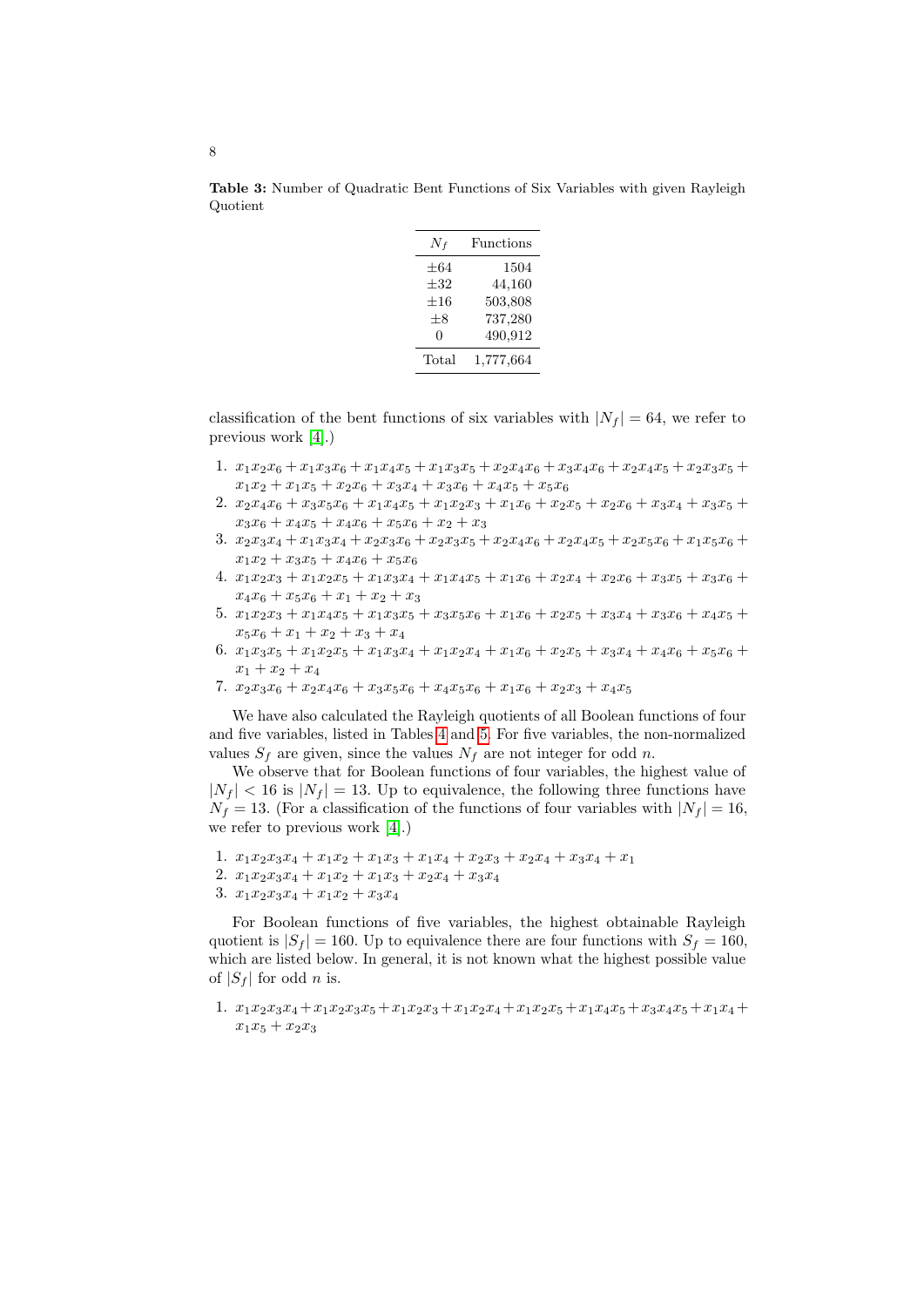| $N_f$    | Functions              |
|----------|------------------------|
| $\pm 16$ | 40                     |
| $\pm 13$ | 416                    |
| $\pm 12$ | 800                    |
| $+11$    | 1504                   |
| $\pm10$  | 2560                   |
| $+9$     | 2944                   |
| $\pm 8$  | 3904                   |
| $+7$     | 4992                   |
| $+6$     | 5632                   |
| $\pm 5$  | 6816                   |
| $+4$     | 7264                   |
| $\pm 3$  | 7648                   |
| $+2$     | 8192                   |
| $+1$     | 8448                   |
| 0        | 4376                   |
| Total    | $\hphantom{0}65,\!536$ |

<span id="page-8-0"></span>Table 4: Number of Boolean Functions of 4 Variables with given Rayleigh Quotient

```
2. x_1x_2x_3 + x_1x_2x_4 + x_1x_2x_5 + x_1x_3 + x_1x_4 + x_1x_5 + x_3x_4 + x_3x_5 + x_4x_5 + x_1
```
- 3.  $x_1x_2x_3 + x_1x_2x_4 + x_1x_2x_5 + x_3x_4 + x_3x_5 + x_4x_5 + x_1 + x_2 + x_3 + x_4$
- 4.  $x_1x_2x_3 + x_1x_2 + x_1x_3 + x_4x_5$

# 6 Properties of the Rayleigh quotient

### 6.1 Elementary properties

Th[e n](#page-14-0)ormalized Rayleigh quotient is the sum of  $2^n$  terms  $\pm 1$ . Therefore

**Proposition 2.** The normalized Rayleigh quotient  $N_f$  of a bent Boolean function f is an even integer (negative or positive).

For bent functions that are neither self dual nor anti self dual we can improve on th[e](#page-4-1) estimate of  $N_f$  over [4].

**Proposition 3.** Let  $f$  be a bent function in n variables. If  $f$  is neither self dual nor anti self dual then  $|N_f| \leq 2^n - 4$ .

*Proof.* By the proof of Theorem 1 we see that if  $Z = 0$  then  $X = 0$  and  $F^+ = 0$ forcing f to be anti self dual. A similar argument for  $F^-$  shows that we cannot have  $Z = 0$  for  $F^-$ . It follows, to avoid either situation, that  $S_+$  cannot have size  $2^n - 1$ . The result follows.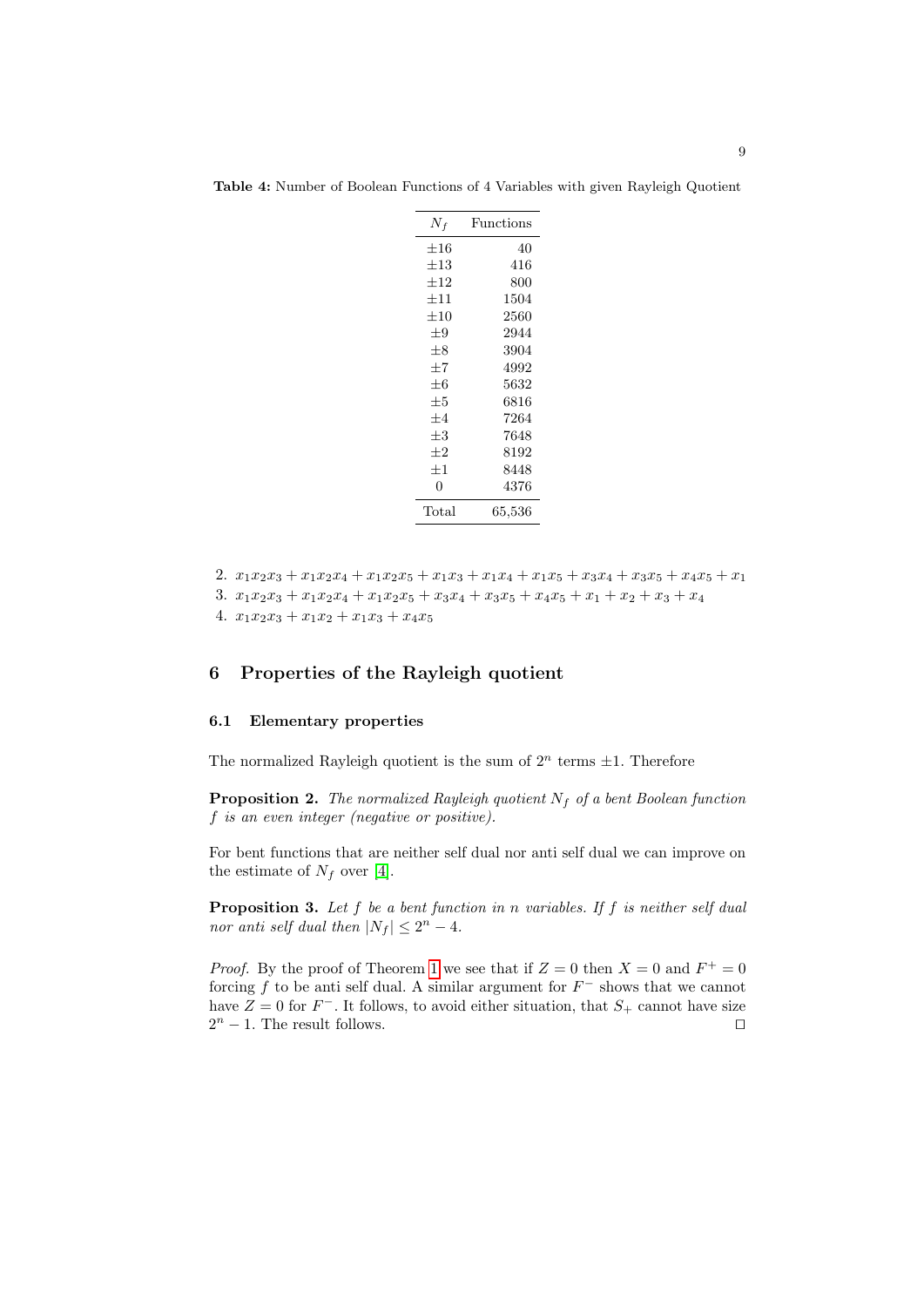| $S_f$     | Functions     |
|-----------|---------------|
| $\pm 160$ | 8960          |
| $\pm 155$ | 23,040        |
| $\pm 150$ | 50,688        |
| $\pm 145$ | 150,528       |
| $\pm 140$ | 840,320       |
| $\pm 135$ | 1,039,360     |
| $\pm 130$ | 1,627,392     |
| $\pm 125$ | 2,581,792     |
| $\pm 120$ | 9,404,480     |
| $\pm 115$ | 7,907,840     |
| $\pm 110$ | 10,849,152    |
| $\pm 105$ | 14,716,416    |
| $\pm 100$ | 44,280,000    |
| $\pm 95$  | 31,537,920    |
| $\pm 90$  | 38,784,320    |
| $\pm 85$  | 47,529,984    |
| $\pm 80$  | 125,472,000   |
| $\pm 75$  | 79,892,480    |
| $\pm 70$  | 92,338,176    |
| $\pm 65$  | 105,623,232   |
| $\pm 60$  | 254,490,560   |
| $\pm 55$  | 149,760,000   |
| $\pm 50$  | 164,694,016   |
| $\pm 45$  | 180,602,112   |
| $\pm 40$  | 404,723,200   |
| $\pm 35$  | 224,425,920   |
| $\pm 30$  | 236,937,728   |
| $\pm 25$  | 249, 284, 160 |
| $\pm 20$  | 529,400,320   |
| $\pm 15$  | 277,094,400   |
| $\pm 10$  | 284, 104, 704 |
| $\pm 5$   | 288,219,136   |
| 0         | 436,572,960   |
| Total     | 4,294,967,296 |

<span id="page-9-0"></span>Table 5: Number of Boolean Functions of 5 Variables with given Non-Normalized Rayleigh Quotient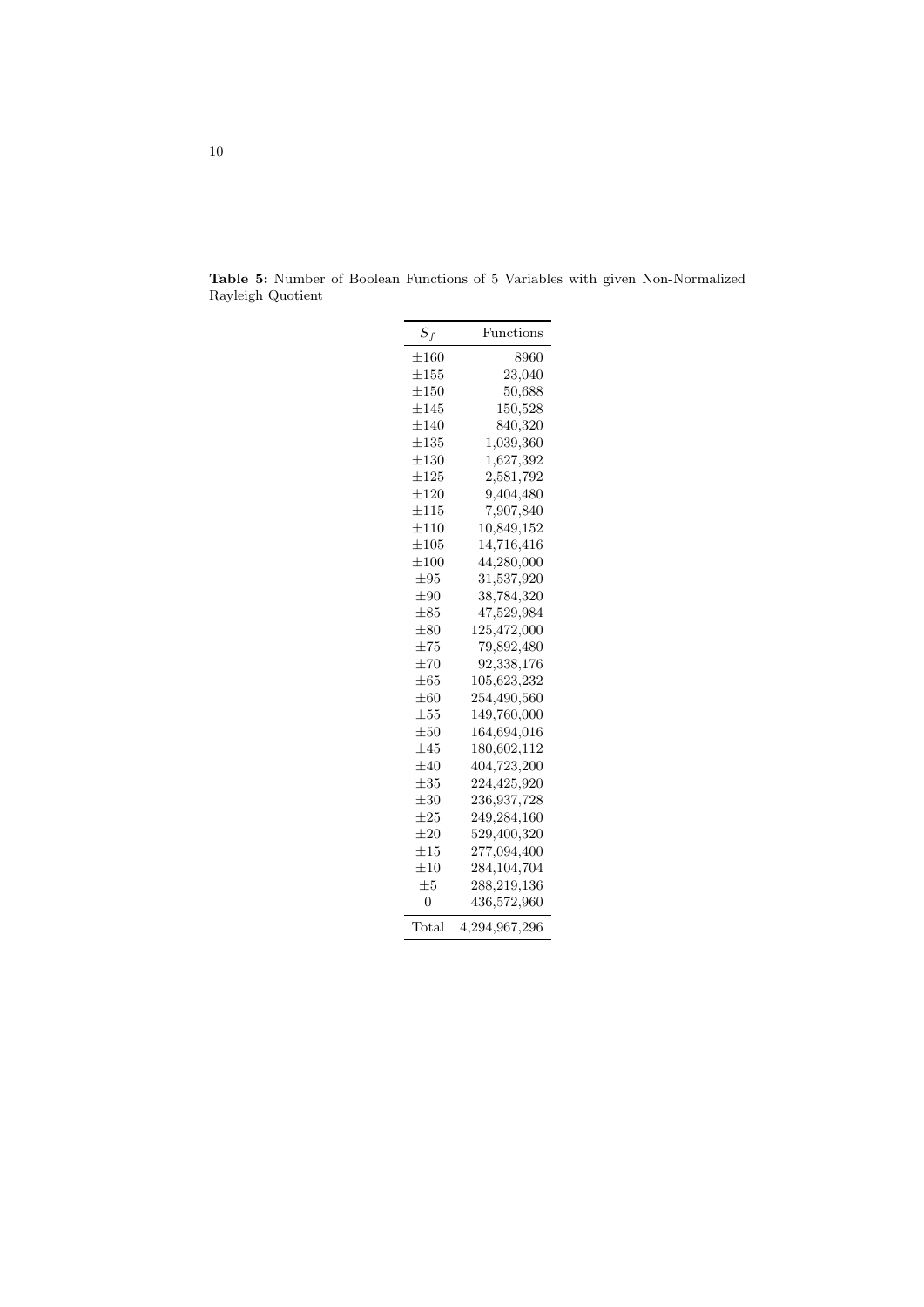#### 6.2 Symmetries

In this section we give symmetries, that is operations, on Boolean functions that preserve bentness and the Rayleigh quotient. Define, following [7], the orthogonal *group* of index *n* over  $\mathbb{F}_2$  as

$$
\mathcal{O}_n := \{ L \in GL(n, 2) \mid LL^t = I_n \}.
$$

Observe that  $L \in \mathcal{O}_n$  if and only if  $(I_n, L)$  is the generator matrix of a self dual binary code of length 2n. Thus, for even n, an example is  $I_n + J_n$  with  $J_n$  = all-one matrix.

**Theorem 4.** Let f denote a bent function in n variables. If  $L \in \mathcal{O}_n$  and  $c \in$  ${0, 1}$  then  $g(x) := f(Lx) + c$  is also bent, and  $N_g = N_f$ .

*Proof.* The WHT of  $q$  is

$$
\hat{G}(x) = (-1)^{c} \hat{F}(Lx) = 2^{n/2} (-1)^{\tilde{f}(Lx) + c} = 2^{n/2} (-1)^{\tilde{g}(x)},
$$

<span id="page-10-0"></span>where the first equality holds by observing that  $x.y = L(x).L(y)$ , and by a change of variable involving  $L^{-1} = L^T$ , and the last equality by definition of  $\tilde{g}$ . Computing the normalized Rayleigh quotient of g yields

$$
N_g = \langle (-1)^g, (-1)^{\tilde{g}} \rangle = \sum_x (-1)^{f(Lx)} (-1)^{\tilde{f}(Lx)} = N_f.
$$

**Theorem 5.** Let f denote a bent function in n variables. Define g by  $g(x)$  :=  $f(x+d) + d \cdot x$ . If  $d \in \mathbb{F}_2^n$  then g is also bent, and  $N_g = (-1)^{d \cdot d} N_f$ .

*Proof.* A change of variables  $y = x + d$  in the definition of  $\hat{G}$  yields  $\hat{G}(y) =$  $(-1)^{d \cdot (y+d)} \times \tilde{F}(y+d)$ . Therefore g is bent with dual function

$$
\tilde{g}(y) = d \cdot (y + d) + \tilde{f}(y + d).
$$

Adding up yields

$$
g(y) + \tilde{g}(y) = d \cdot d + f(y + d) + \tilde{f}(y + d).
$$

The result follows after a change of variables.  $\Box$ 

Theorem 5 explains why, for every function,  $f$ , with normalized Rayleigh [q](#page-10-0)uotient  $N_f$ , there exists a family of functions,  $\{f_e\}$  each with normalized Rayleigh quotient,  $N_f$ , and an equal size family of functions,  $\{f_o\}$ , each with normalized Rayleigh quotient,  $-N_f$ , as obtained by evaluating g for even and odd weight values of d, respectively.

We refer, in this and related work, to the combined action of the symmetries of theorems 4 and 5 as the action of the extended orthogonal group, being a subgroup of the affine group.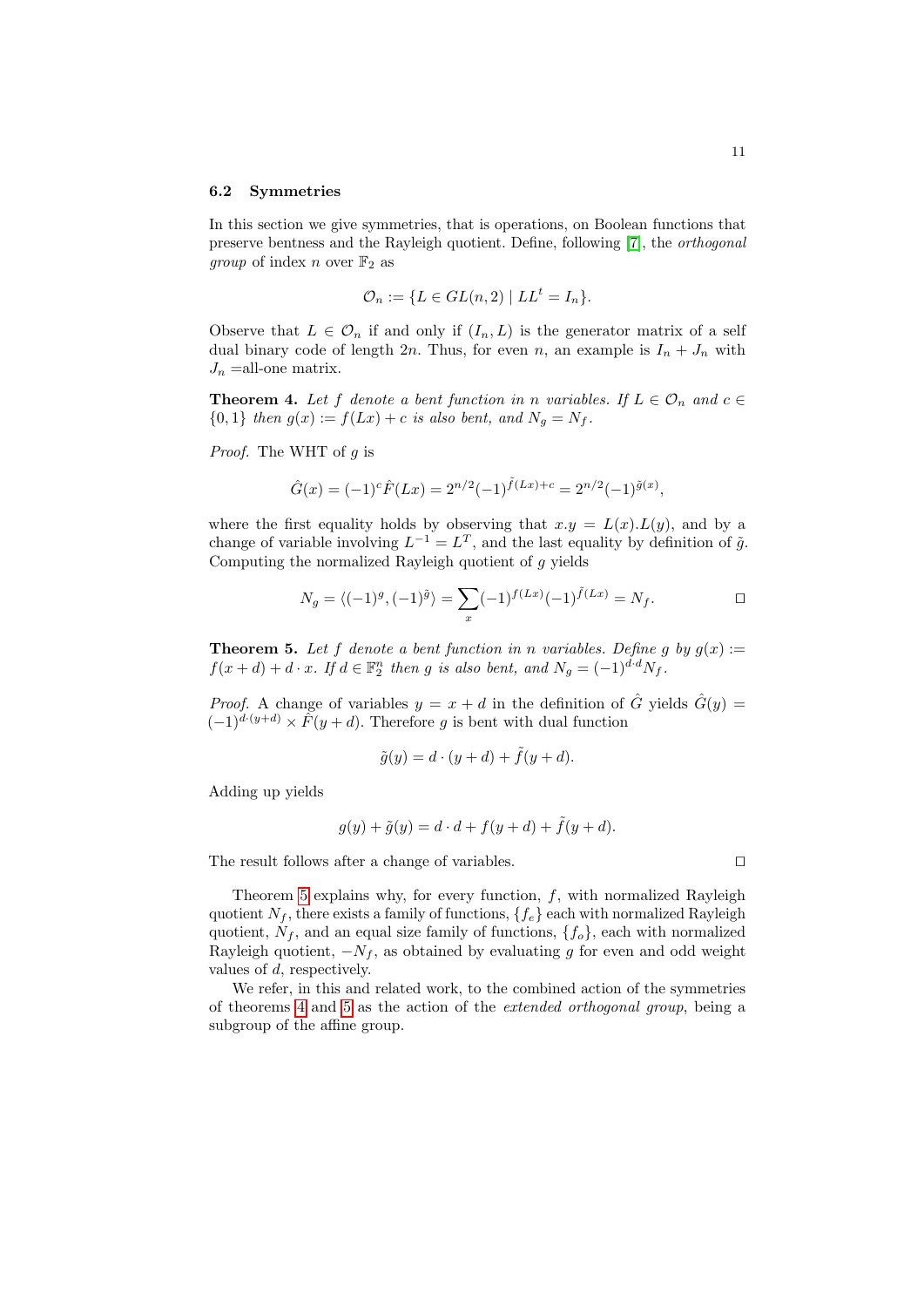#### 7 Special constructions

In [4] primary constructions for (anti) self dual bent functions were presented for the case of Maiorana McFarland, Dillon's partial spreads, and monomial power functions. Secondary constructions using both direct and indirect sum were also presented. We now generalise this work, in the cases of Maiorana McFarland and partial spreads, and for direct and indirect sum, to the situation where the Rayleigh quotient can have magnitude less than  $2^n$ .

#### 7.1 Maiorana McFarland

A general class of bent functions is the Maiorana McFarland class, that is functions of the form

$$
x \cdot \phi(y) + g(y)
$$

with  $x, y \in \mathbb{F}_2^{n/2}$ ,  $\phi: \mathbb{F}_2^{n/2} \to \mathbb{F}_2^{n/2}$ , a permutation, and g arbitrary Boolean.

**Theorem 6.** A Maiorana McFarland function  $f = x \cdot \phi(y) + g(y)$  with  $\phi(x) =$  $L(x)+a, L \in GL(n/2, 2)$  and unitary  $(L^T = L^{-1})$ , and  $a \in \mathbb{F}_2^{n/2}$ , has normalized Rayleigh quotient

$$
N_f = (-1)^{a \cdot a} \times (\sum_{x} (-1)^{g(x) + a \cdot L(x)})^2.
$$

*Proof.* The dual of a Maiorana-McFarland bent function  $x \cdot \phi(y) + q(y)$  is equal to  $\phi^{-1}(x) \cdot y + g(\phi^{-1}(x))$  [5]. Computing the normalized Rayleigh quotient of f yields, after replacing x by  $\phi(x)$ ,

$$
N_f = \langle (-1)^f, (-1)^{\tilde{f}} \rangle = \sum_{x,y} (-1)^{\phi(x) \cdot \phi(y) + x \cdot y + g(x) + g(y)},
$$

and, since, for L unitary,  $L(x) \cdot L(y) = x \cdot y$ ,

$$
N_f = \sum_{x,y} (-1)^{g(x) + a \cdot L(x) + g(y) + a \cdot L(y) + a \cdot a}.
$$

The result follows.

The proof of the following corollary is omitted.

**Corollary 1.** If  $g(x) + a \cdot L(x)$  is constant, then f is self dual (resp. anti self dual) if a has even (resp. odd) weight, i.e.  $N_f = 1$  (resp.  $N_f = -1$ ), and, if  $g(x) + a \cdot L(x)$  is balanced then  $N_f = 0$ .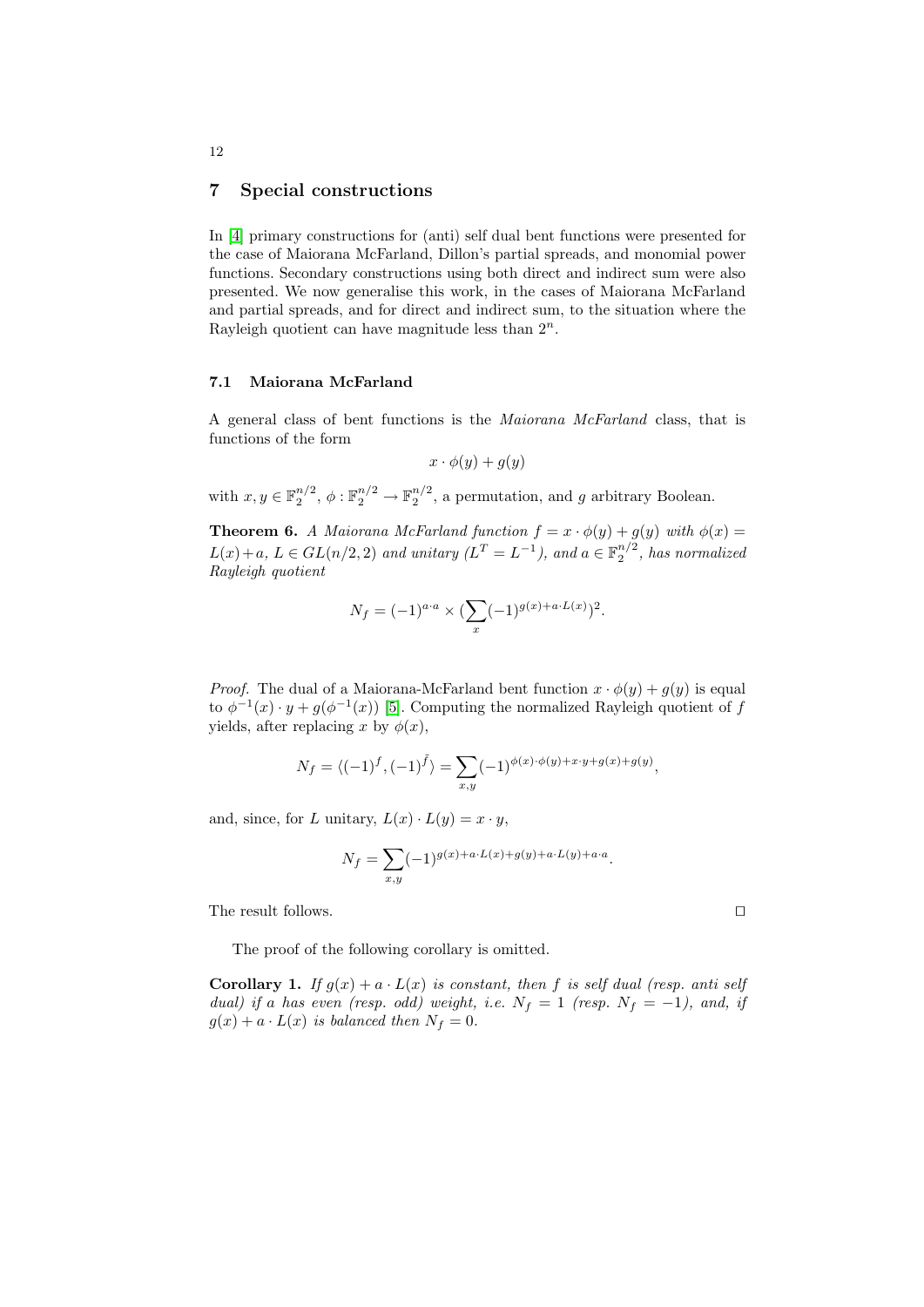Let  $x, y \in \mathbb{F}_{2^{n/2}}$ . The class denoted by  $\mathcal{PS}_{ap}$  in [5] consists of so-called Dillon's function of the type

$$
f(x, y) = g(x/y)
$$

with the convention that  $x/y = 0$  if  $y = 0$ , and where g is a balanced Boolean function and  $g(0) = 0$ . We introduce the character sum

$$
K_g := \sum_u (-1)^{g(u) + g(1/u)}.
$$

In particular, if  $g = Tr$  then  $K_g$  is a Kloosterman sum.

**Theorem 7.** Let  $f$  be a bent function constructed from a Dillon  $g$  as above. Its Rayleigh quotient is

$$
N_f = 2^{n/2} + (2^{n/2} - 1)K_g.
$$

*Proof.* The dual of  $f = g(x/y)$  is  $\tilde{f} = g(y/x)$ . Therefore  $N_f = \sum_{x,y} (-1)^{g(x/y) + g(y/x)}$ . Noting when y vanishes and making the change of variables  $u = x/y$  when  $y \neq 0$ gives the result.  $\Box$ 

#### 7.3 Direct and indirect sums

If f and g are Boolean functions in n and m variabl[es,](#page-14-2) respectively, define the direct sum of f and q as the Boolean function on  $n + m$  variables given by  $f(x) + g(y)$ . The following result is immediate, and its proof is omitted.

Proposition 4. If f and g are bent functions their direct sum is bent of Rayleigh quotient  $N_fN_q$ .

<span id="page-12-0"></span>A more general [co](#page-14-3)nstruction involving four functions can be found in [3]. If  $a, b$  and  $c, d$  are two pairs of Boolean functions in n and m variables, respectively, define the indirect sum of these four functions by

$$
f(x, y) := a(x) + d(y) + (a(x) + b(x))(c(y) + d(y)).
$$

It is shown in [3], and also reviewed in [2], that, if  $a, b, c, d$  are bent functions, then  $f$  is a bent function, and

Lemma 2.

$$
\tilde{f} = \tilde{a} + \tilde{d} + (\tilde{a} + \tilde{b})(\tilde{c} + \tilde{d}).
$$

We further show that,

**Proposition 5.** If a, b and c, d are two pairs of dual bent functions, i.e. such that  $b = \tilde{a}$  and  $d = \tilde{c}$ , then f and  $g = b + c + (a + b)(c + d)$  are also dual bent functions, i.e.  $g = \tilde{f}$ . Furthermore the Rayleigh quotient of both f and g is

$$
N_f = N_a N_c.
$$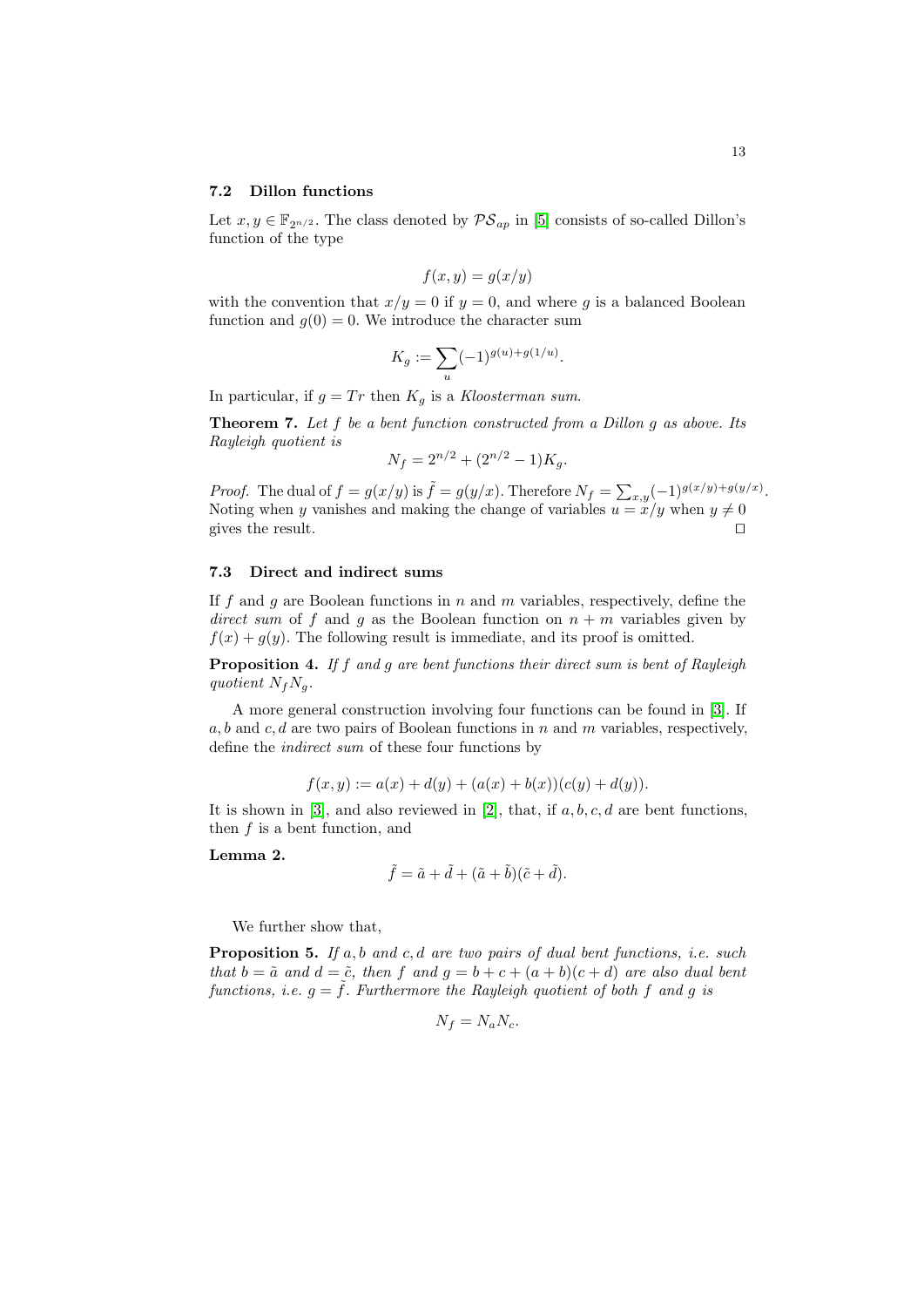Proof. Comes from

$$
\tilde{f} = f + (a+b) + (c+d),
$$

and the definition of  $N_a$  and  $N_b$ . The result follows.  $\Box$ 

A generalisation on this theme is the following

**Proposition 6.** If a, [b](#page-12-0) and c, d are two pairs of bent functions satisfying  $b =$  $\tilde{a} + \epsilon$ ,  $d = \tilde{c} + \mu$ , for  $\epsilon, \mu \in \{0, 1\}$ , then  $f = a + d + (a + b)(c + d)$  and  $g =$  $b + c + (a + b)(c + d)$  are both bent. Furthermore the Rayleigh quotient of both is

$$
N_f = N_a N_c.
$$

Proof. A direct computation using Lemma 2 shows that

$$
f + \tilde{f} = (a + b) + (c + d) + (\epsilon + \mu).
$$

The result follows.  $\hfill\Box$ 

Finally,

Proposition 7. Let a and b be self dual or anti self dual bent Boolean functions over m variables. Let  $d_H(a, b)$  be the Hamming distance between a and b. Let c and d both be bent Boolean functions over n variables. Then,  $f = a+d+(a+b)(c+d)$ and  $g = b + c + (a + b)(c + d)$  are both bent over  $n + m$  variables, and

$$
N_f = (2^m N_d + d_H(a, b)(N_c - N_d)) (-1)^{e_a}, e_a = e_b,
$$
  
\n
$$
N_g = (2^m N_c - d_H(a, b)(N_c - N_d)) (-1)^{e_b},
$$
  
\n
$$
N_g = (2^m N_d + d_H(a, b)(N_c - N_d)) (-1)^{e_a}, e_a \neq e_b,
$$
  
\n
$$
N_f = (2^m N_c - d_H(a, b)(N_c - N_d)) (-1)^{e_b},
$$

where  $e_a, e_b \in \mathbb{F}_2$ ,  $e_a = 0$  (resp. 1) if a is self dual (resp. anti self dual),  $e_b = 0$ (resp. 1) if b is self dual (resp. anti self dual).

*Proof.* From Lemma 2 and the (anti) self dual properties of  $a$  and  $b$ , we obtain

$$
\tilde{f} = a + \tilde{d} + (a + b + e_a + e_b)(\tilde{c} + \tilde{d}) + e_a.
$$

Therefore

$$
f + \tilde{f} = d + \tilde{d} + (a + b + e_a + e_b)(c + \tilde{c} + d + \tilde{d}) + e_a.
$$

Consider the case where  $e_a = e_b$ . For  $x \in \mathbb{F}_2^m$  such that  $a(x) + b(x) = 0$  (resp. 1), the previous equation then reduces to  $f + \tilde{f} = d + \tilde{d} + e_a$  (resp.  $f + \tilde{f} = c + \tilde{c} + e_a$ ). From Proposition 1. we see that an *n*-variable bent Boolean function,  $h$ , has Rayleigh quotient given by  $N_h = 2^n - 2d_H(h, \tilde{h})$ . Plugging this back into the previous equations, we obtain

$$
(-1)^{e_a} N_f = 2^{n+m} - 2\left( (2^m - d_H(a, b))d_H(d, \tilde{d}) + d_H(a, b)d_H(c, \tilde{c}) \right)
$$

which, after some re-arrangements, gives the expression for  $N_f$  when  $e_a = e_b$  in the Proposition. Similar arguments can be used to obtain the expression for  $N_f$ when  $e_a \neq e_b$ , and, likewise, one obtains similar expressions for  $N_g$ .